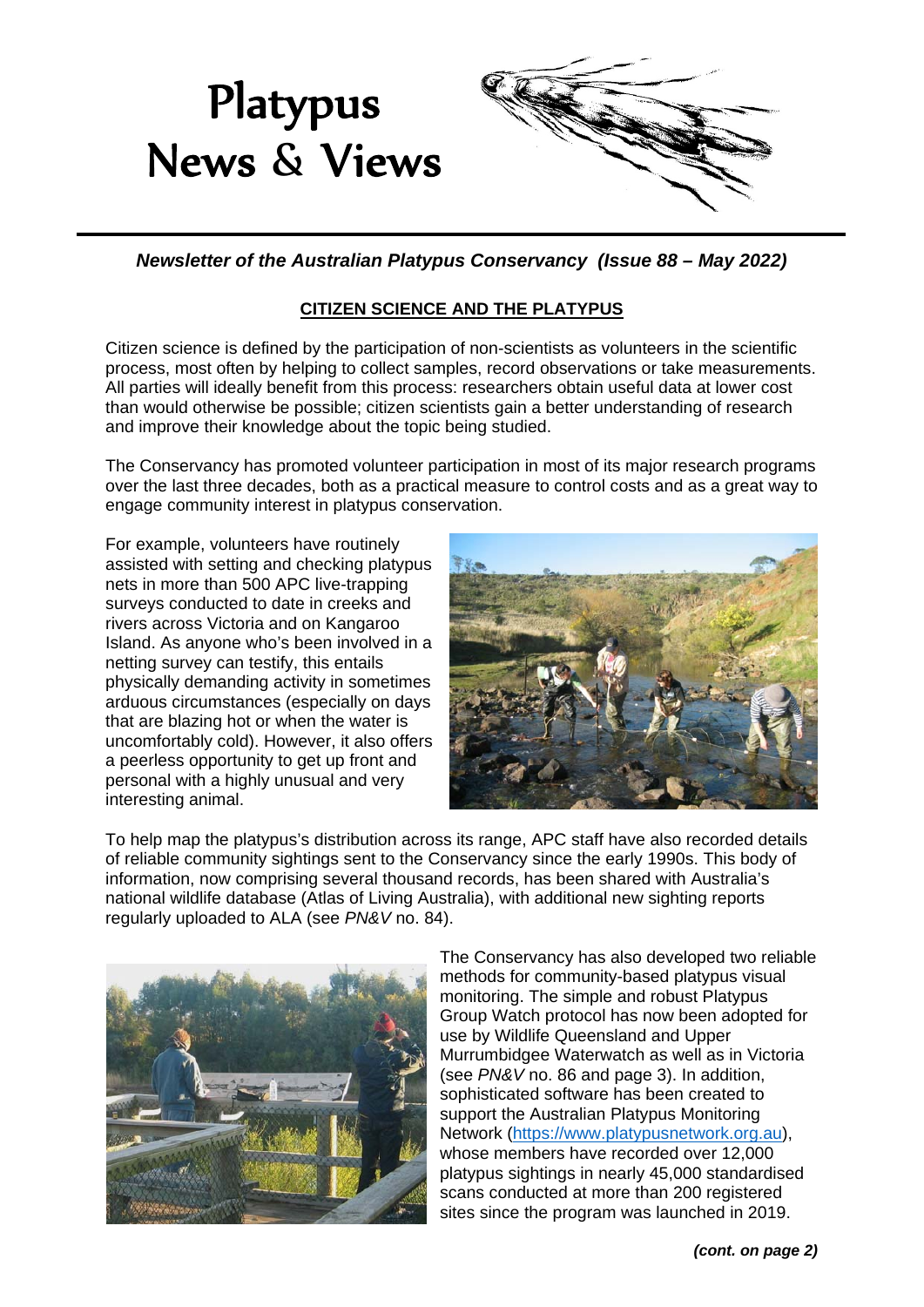#### **CITIZEN SCIENCE AND THE PLATYPUS** *(cont. from page 1)*

The credibility of citizen science relies on programs adopting procedures to ensure that they generate well-founded and accurate information. This is not something that can just be taken for granted – biased sampling and inadequate documentation are pitfalls that can beset even experienced professional scientists.

To illustrate how data quality can be an issue in citizen science programs, consider the platypusSPOT website [\(https://platypusspot.org\)](https://platypusspot.org/), developed about 10 years ago (initially funded by Melbourne Water) to record platypus sightings using a text description and/or photo.

From the outset, persons have been encouraged to register a sighting on platypusSPOT even when unsure of the identity of the species they saw, on the questionable grounds that subsequent platypus sightings might occur in the same area to help validate the first. In addition, little or no effort seems to have been devoted to clarifying the details of poorly documented reports or removing highly dubious records. As a result, platypusSPOT now contains some demonstrably false (and in some cases quite amusing) entries, including a photographic record of a toy platypus placed inside a log (uploaded to the website in 2017) and a text record of one sighted in Kazakhstan (in 2020).

To get a better idea about how many unreliable records are likely to occur on platypusSPOT, we looked in detail at the subset of entries for the Dandenong Creek catchment in Melbourne's eastern suburbs – a system supporting a small platypus population that's believed to be under threat. Five records (or 25% of the 20 records listed in total for Dandenong Creek and its tributaries as of May 2022) clearly do not qualify as useful data entries: supporting information for two records can't be accessed (presumably due to technical glitches), one record duplicates another, and in two cases no animal was ever actually seen: in one case, a splash was heard (followed by a trail of bubbles); in the second, some sort of creature was heard rushing from land into the water after being disturbed.

Five additional records (another 25% of the data set) should in our view have been politely queried at the time they were reported, to help establish their credibility:

- One record contains no supporting details of any kind.
- Two records (uploaded by the same person on consecutive days) describe seeing circular surface ripples along with "a shadowy body just under the water". The associated photo could well depict the fin of a large fish such as a carp; the surface ripples are also quite unlike those usually produced when a platypus dives.
- One record describes seeing a platypus that was "very small" (potentially consistent with it being a young rakali) in the creek; the mapped location is on a suburban street.
- One record is an otherwise plausible report of a platypus being seen in a part of the Dandenong Creek system that isn't believed to support a resident population. It's possible that the person observed a platypus engaged in exploration or dispersal. However, the unusual location means that it would have been useful to confirm the circumstances of the sighting while the person's memory was still fresh.

The existence of numerous dubious records in citizen science data sets is not necessarily baked into this approach. For example, our own experience is that platypus sightings based on wishful thinking or likely misidentification can be largely screened out with a little informed effort being consistently applied as reports are received. Interestingly, it's also rare in our experience for persons to respond at all negatively when asked for a few additional details about a sighting – it's our impression that they generally appreciate the fact that their information is being carefully weighed up.

More broadly, we believe there could be a lot of value in establishing a code of practice for Australian citizen science programs that (among other issues, such as respecting animal welfare) explicitly demands that procedures be implemented to identify and exclude data that is misleading or likely to be so – this requirement, after all, lies at the very core of science.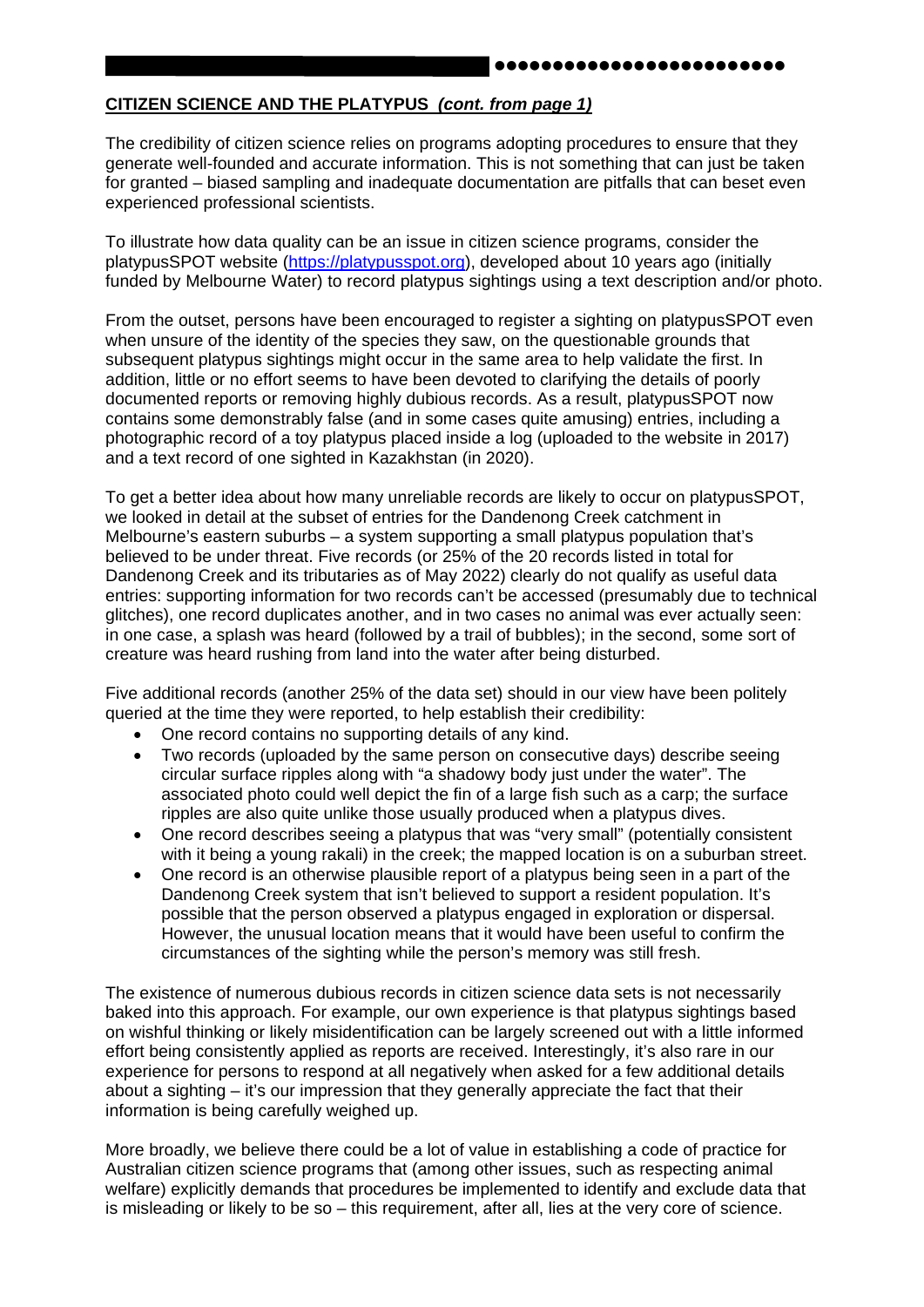#### **PLATYPUS BUSHFIRE RESILIENCE**

King Parrot Creek flows about 55 kilometres from the slopes of the Great Dividing Range to join the Goulburn River near Kerrisdale in Victoria. The Black Saturday bushfires of 2009 incinerated much of the King Parrot Creek valley, with substantial loss of human life in and near the townships of Kinglake West, Hazeldene, Flowerdale and Strath Creek. Given the extent and severity of the devastation, grave fears were initially held for the survival of the creek's platypus population.

In September 2009, only 7 months after the disaster, one of the area's Landcare groups (based at Strath Creek) conducted a Platypus Group Watch survey along a short section of King Parrot Creek – a testimony to the spirit of the local community. Platypus sightings weren't recorded on that date but, encouragingly, one animal was seen in a follow-up survey in January 2010, shortly before the first anniversary of the fire. Since then, Group Watch

sessions have been organised annually by members of the Strath Creek and Flowerdale Landcare Groups and, as shown at right, platypus have been recorded on all occasions apart from two years (2016/17 and 2017/18) when fewer sites than normal were surveyed.



In March 2022, the Conservancy

carried out a platypus live-trapping survey at 5 sites dotted along 6 kilometres of the creek between Hazeldene and Flowerdale. Sixteen animals were captured – the second highest total ever recorded in APC fieldwork. This included 3 adult males, 4 adult or subadult females and 9 juveniles, confirming that breeding has been highly successful this year. Furthermore, all of the adults and two-thirds of the juveniles were judged to be in above average to excellent physical condition based on the amount of fat deposited in the tail (a major site for fat storage in this species), with three juveniles found to be in average condition.

In short, the recent netting results confirm the main findings from Platypus Group Watch sessions conducted in the same general part of King Parrot Creek, namely that the local platypus population survived the Black Saturday bushfires and currently occurs there in reasonably high numbers. This news, though certainly heartening, isn't a total surprise given that the platypus is fundamentally an aquatic animal that otherwise resides in burrows.



*One of the juvenile males captured along King Parrot Creek in March 2022, shown just before being released back to the wild.* 

In fact, platypus numbers along King Parrot Creek appear (if anything) to have increased since 1997, when the Conservancy captured 1 adult male and 2 adult/subadult females in a survey involving 4 pairs of nets being set in a 4-kilometre section of creek just upstream of the 2022 live-trapping area.

The Conservancy's fieldwork along King Parrot Creek in 2022 was supported by Chocolatier Australia's generous contribution to platypus conservation through sales of Puddles the Platypus over the corresponding Easter period.